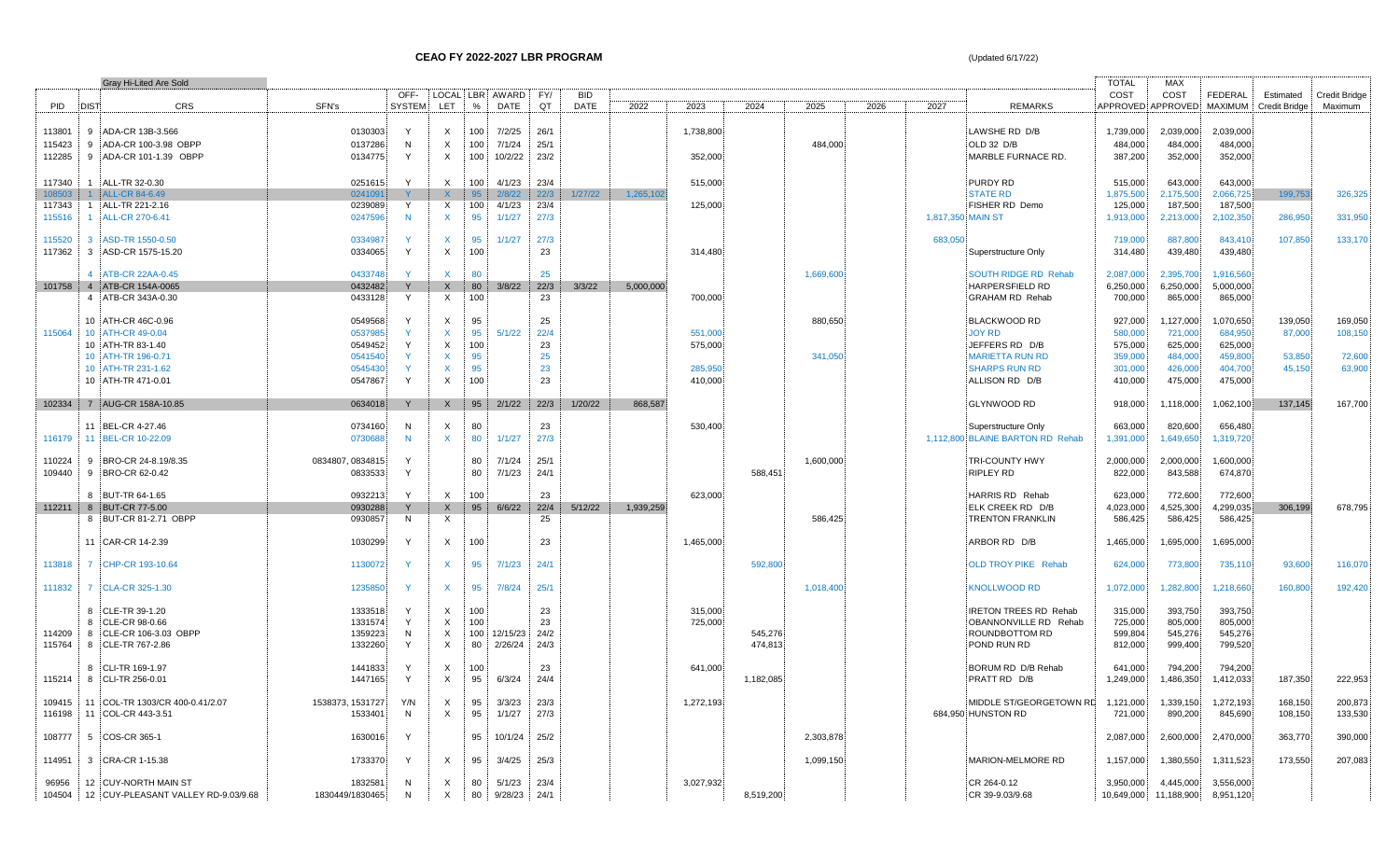|                  | Gray Hi-Lited Are Sold                    |                    |                   |                           |                  |                   |              |             |           |           |                    |           |           |      |                                           | <b>TOTAL</b>       | <b>MAX</b>         |                    |                      |               |
|------------------|-------------------------------------------|--------------------|-------------------|---------------------------|------------------|-------------------|--------------|-------------|-----------|-----------|--------------------|-----------|-----------|------|-------------------------------------------|--------------------|--------------------|--------------------|----------------------|---------------|
|                  |                                           |                    | OFF-              |                           |                  | LOCAL LBR AWARD   | FY/          | <b>BID</b>  |           |           |                    |           |           |      |                                           | COST               | COST               | <b>FEDERAL</b>     | Estimated            | Credit Bridge |
| PID              | CRS<br><b>DIST</b>                        | SFN's              | <b>SYSTEM</b>     | <b>LET</b>                | $\frac{0}{6}$    | DATE              | QT           | <b>DATE</b> | 2022      | 2023      | 2024               | 2025      | 2026      | 2027 | <b>REMARKS</b>                            |                    | APPROVED APPROVED  | MAXIMUM            | <b>Credit Bridge</b> | Maximum       |
|                  | 12 CUY-SCHAAF RD                          | 1830872            | N,                | X                         | 80               |                   | 26           |             |           |           |                    |           | 1,676,800 |      | CR 97-2.89                                | 2,096,000          | 2,405,600          | 1,924,480          |                      |               |
|                  | 12 CUY-WARRENSVILLE CENTER RD             | 1834533            | N                 | $\boldsymbol{\mathsf{X}}$ | 80               |                   | 23           |             |           | 3,120,000 |                    |           |           |      | CR 4-5.92 Rehab                           | 3,900,000          | 4,390,000          | 3,512,000          |                      |               |
| 112136           | 7 DAR-CR 380-70                           | 1941372            | N                 | X.                        |                  | 80 3/30/25 25/3   |              |             |           |           |                    | 371,200   |           |      | <b>MEEKER RD</b>                          | 464,000            | 589,000            | 471,200            |                      |               |
| 117348           | 1 DEF-CR 150-1.70                         | 2040123            | Y                 | X                         | 100 <sup>1</sup> | 4/1/23            | 23/4         |             |           | 1,150,000 |                    |           |           |      | <b>EVANSPORT RD Rehab</b>                 | 1,150,000          | 1,372,500          | 1,372,500          |                      |               |
| 104253           | 1 DEF-CR 195-1.00                         | 2032260            | Y                 | $\mathsf X$               | 95               | 11/18/21          | 22/2         | 11/8/21     | 913,575   |           |                    |           |           |      | HARDING RD Rehab                          | 927,000            | 1,127,000          | 1,070,650          | 144,249              | 169,050       |
| 106670           | 1 DEF-MOPKN-200                           | 2038919            |                   | $\mathsf{X}$              | 95               | 12/16/21          | 22/2         | 12/2/21     | 2,392,56  |           |                    |           |           |      | <b>HOPKINS ST Rehab</b>                   | 2,700,000          | 3,070,000          | 2,916,500          | 377,773              | 460,500       |
|                  |                                           |                    |                   |                           |                  |                   |              |             |           |           |                    |           |           |      |                                           |                    |                    |                    |                      |               |
| 109062           | 6 DEL-CR 163-4.31                         | 2132680            | <b>Y</b>          | $\mathsf{x}$              | 95               | 7/1/23            | 24/1         |             |           |           | 606,100            |           |           |      | <b>WARRENSBURG RD Rehab</b>               | 638,000            | 790,600            | 751,070            | 95,700               | 118,590       |
|                  | 6 DEL-TR 222-0.60                         | 2133296            | Y                 | X                         | 100              |                   | 23           |             |           | 290,000   |                    |           |           |      | WHIPPLE RD D/B Rehab                      | 290,000            | 375,000            | 375,000            |                      |               |
| 107278           | 3 ERI-CR 5-2.92                           | 2231379            | N                 | X                         | 95               | 1/1/23            | 23/3         |             |           | 1,102,475 |                    |           |           |      | <b>PERKINS AVE</b>                        | 1,345,000          | 1,596,750          | 1,516,913          | 174,075              | 239,513       |
| 115725           | 3 ERI-CR 13-13.43                         | 2230186            | N                 | $\times$                  | $80+$            | 1/1/27            | 27/3         |             |           |           |                    |           |           |      | 2,817,537 MASON RD Rehab                  | 3,225,000          | 3,647,500          | 3,465,125          | 237,537              | 547,125       |
|                  |                                           |                    |                   |                           |                  |                   |              |             |           |           |                    |           |           |      |                                           |                    |                    |                    |                      |               |
| 117326           | 5 FAI-CR 20-1.964                         | 2343363            | N                 | X                         | 100              | 6/1/23            | 23/4         |             |           | 118,800   |                    |           |           |      | Superstructure Only                       | 118,800            | 169,800            | 169,800            | 23,760               | 37,800        |
| 117324           | 5 FAI-CR 61-1.392                         | 2336081            | Y                 | X                         | 100              | 6/1/23            | 23/4         |             |           | 143,070   |                    |           |           |      | Superstructure Only                       | 143,070            | 207,540            | 207,540            |                      |               |
| 113793           | 5 FAI-CR 55-3.319                         | 2337258            | $\vee$            | $\mathsf{X}$              | 95               | 3/27/26           | 26/3         |             |           |           |                    |           | 1,030,750 |      | <b>HAMBURG RD</b>                         | 1,085,000          | 1,297,750          | 1,232,863          | 162,750              | 194,663       |
| 104776           | 5 FAI-CR 63-01.02                         | 2331535            | N                 | $\mathsf{X}$              | 95               | 2/22/22           | 22/3         | 2/14/22     | 1,606,06  |           |                    |           |           |      | <b>HORNS MILL RD</b>                      | 1,444,000          | 1,710,600          | 1,625,070          | 253,589              | 256,590       |
| 113553           | 6 FAY-CR 23-1.45                          | 2430371            | $\vee$            | $\mathsf{X}$              | 95               | 7/3/24            | 25/1         |             |           |           |                    | 969,000   |           |      | <b>REID RD</b>                            | 1,020,000          | 1,223,000          | 1,161,850          | 153,000              | 183,450       |
|                  |                                           |                    |                   |                           |                  |                   |              |             |           |           |                    |           |           |      |                                           |                    |                    |                    |                      |               |
| 113471           | 6 FRA-CR 3-2.83                           | 2531488            | N                 | X                         | 80               | 1/1/25            | 25/3         |             |           |           |                    | 1,855,200 |           |      | HARRISB-GEORGEV Rehab                     | 2,319,000          | 2,650,900          | 2,120,720          |                      |               |
|                  | 6 FRA-CR 131-0.23                         | 2531933            | Y                 | $\mathsf{X}$              | 100              |                   | 23           |             |           | 1,921,550 |                    |           |           |      | <b>REESE RD Rehab</b>                     | 1,921,550          | 2,221,550          | 2,221,550          |                      |               |
|                  |                                           |                    |                   |                           |                  |                   |              |             |           |           |                    |           |           |      |                                           |                    |                    |                    |                      |               |
| 111079           | 2 FUL-CR J-0.20                           | 2631105            |                   | X                         | 95               | 3/28/25           | 25/3         |             |           |           |                    | 512,050   |           |      |                                           | 539,000            | 671,800            | 638,210            | 80,850               | 100,770       |
| 117341           | 2 FUL-THJ25-5290                          | 2631008            | Y                 | X                         | 100              | 5/15/23           | 23/4         |             |           | 125,000   |                    |           |           |      | Superstructure Only                       | 125,000            | 187,500            | 187,500            |                      |               |
|                  | 10 GAL-TR 342-0.04                        | 2736810            | $\mathsf{Y}$      | X                         | 100              |                   | 23           |             |           | 1,000,000 |                    |           |           |      | CENTENARY CHURCH D/B                      | 1,000,000          | 1,200,000          | 1,200,000          |                      |               |
|                  |                                           |                    |                   |                           |                  |                   |              |             |           |           |                    |           |           |      |                                           |                    |                    |                    |                      |               |
| 104510           | 12 GEA-WILSON MILLS RD                    | 2830124            | N                 | X.                        | 95               | 2/1/22            | 22/3         | 1/12/22     | 452,200   |           |                    |           |           |      | <b>GEA-CR 8-0469</b>                      | 351,000            | 476,000            | 452,200            | 71,400               | 71,400        |
| 94371            | 12 GEA-CR 38-3.08                         | 2831511            | Y                 | $\mathsf X$               | 95               | 11/23/21          | 22/2         | 10/13/21    | 2,166,000 |           |                    |           |           |      | <b>BUNDYSBURG RD</b>                      | 1,979,500          | 2,280,000          | 2,166,000          | 342,000              | 342,000       |
|                  | 12 GEA-TR 76-1.88                         | 2831104            | Y                 | X                         | 100              |                   | 23           |             |           | 1,200,000 |                    |           |           |      | <b>ROBINSON RD</b>                        | 1,200,000          | 1,430,000          | 1,430,000          |                      |               |
|                  | 12 GEA-CR 607-125                         | 2830493            | N                 | $\mathsf{x}$              | 95               |                   | 27           |             |           |           |                    |           |           |      | 826,500 PETTIBONE RD                      | 870,000            | 1,069,000          | 1,015,550          | 130,500              | 160,350       |
|                  |                                           |                    |                   |                           |                  |                   |              |             |           |           |                    |           |           |      |                                           |                    |                    |                    |                      |               |
| 111309<br>113832 | 5 GUE-CR 33-0.70<br>5 GUE-CR 33-3.38 OBPP | 3033880<br>3030776 | N                 | X<br>$\mathsf{X}$         | 80<br>100        | 3/29/24<br>7/1/23 | 24/3<br>24/1 |             |           |           | 588,800<br>613,443 |           |           |      | 8th STREET RD Rehab<br>8th STREET RD      | 736,000<br>729,996 | 908,200<br>613,443 | 726,560<br>613,443 |                      |               |
|                  |                                           |                    |                   |                           |                  |                   |              |             |           |           |                    |           |           |      |                                           |                    |                    |                    |                      |               |
|                  | 8 HAM-CR 70-0.05                          | 3130754            | Y                 | X                         | 100              |                   | 23           |             |           | 144,000   |                    |           |           |      | <b>BEERMAN RD Rehab</b>                   | 144,000            | 316,000            | 316,000            |                      |               |
| 105315           | HAM-WHV New Viaduct Construction<br>8     | 3137082            | N                 |                           | 80               | 7/17/23           | 24/1         |             |           |           | 5,000,000          |           |           |      | CR 457A-0.00 Western Hills                | 6,250,000          | 6,250,000          | 5,000,000          |                      |               |
|                  |                                           |                    |                   |                           |                  |                   |              |             |           |           |                    |           |           |      |                                           |                    |                    |                    |                      |               |
| 101311           | 1 HAN-TR 204-0.53                         | 3233863            |                   | $\mathsf{X}$              | 95               | 2/17/22 22/3      |              | 2/15/22     | 770,105   |           |                    |           |           |      |                                           | 1,043,000          | 1,249,450          | 1,186,978          | 121,596              | 187,418       |
| 113848           | HAN-M0520-0.00<br>$\blacktriangleleft$    | 3260569            |                   | X                         | 95               | 1/1/26            | 26/3         |             |           |           |                    |           | 825,550   |      | <b>MOREY AVE</b>                          | 869,000            | 1,067,800          | 1.014.410          | 130,350              | 160,170       |
| 106704           | 1 HAR-CR 75-1800                          | 3337006            | Y                 |                           | 100 <sub>1</sub> | 3/6/23            | 23/3         |             |           | 1,207,245 |                    |           |           |      |                                           | 1,148,000          | 1,370,200          | 1,370,200          |                      |               |
| 117353           | 1 HAR-CR 150-3.40                         | 3332268            | Y                 | $\mathsf{X}$              | 100 <sub>1</sub> | 4/1/23            | 23/4         |             |           | 475,000   |                    |           |           |      | Superstructure Only                       | 475,000            | 600,000            | 600,000            |                      |               |
|                  |                                           |                    |                   |                           |                  |                   |              |             |           |           |                    |           |           |      |                                           |                    |                    |                    |                      |               |
| 115174           | 11 HAS-CR 5-6.14                          | 3431886            | N                 |                           | $80+$            | 3/16/26           | 26/3         |             |           |           |                    |           | 3,020,465 |      | OLD HOPEDALE RD                           | 3,721,000          | 4,193,100          | 3,983,445          | 43,665               | 43,665        |
|                  | 11 HAS-CR 27-0.45                         | 3436500            | Y                 | X                         | 100              |                   | 23           |             |           | 935,000   |                    |           |           |      | D/B                                       | 935,000            | 1,045,000          | 1,045,000          |                      |               |
|                  |                                           |                    |                   |                           |                  |                   |              |             |           |           |                    |           |           |      |                                           |                    |                    |                    |                      |               |
| 117363           | 9 HIG-TR 118-0.07                         | 3632008            | Y<br>Y            | X                         | 100              |                   | 23           |             |           | 1,090,000 |                    |           |           |      | <b>GIBLER RD</b>                          | 1,090,000          | 1,200,000          | 1,200,000          |                      |               |
| 106535           | 9 HIG-TR 239-0.88                         | 3632601            |                   |                           |                  | 100 11/28/22      | 23/2         |             |           | 854,908   |                    |           |           |      |                                           | 893,000            | 1,093,000          | 1,093,000          |                      |               |
| 112312           | 10 HOC-CR 174-0.30                        | 3731731            |                   | X.                        | 80               | 12/7/23 24/1      |              |             |           |           | 842,400            |           |           |      | CREAMERY HILL D/B Rehab                   | 1,053,000          | 1,260,950          | 1,008,760          |                      |               |
|                  |                                           |                    |                   |                           |                  |                   |              |             |           |           |                    |           |           |      |                                           |                    |                    |                    |                      |               |
| 100093           | 11 HOL-CR 23-2.34                         | 3831973            | N                 | Χ                         | 80               | 8/1/22            | 23/1         |             |           | 5,000,000 |                    |           |           |      |                                           | 4,423,000          | 6,250,000          | 5,000,000          |                      |               |
| 110753           | 11 HOL-TR 123-2.21                        | 3838870            | Y                 | $\times$                  | 100              | 3/1/23            | 23/3         |             |           | 1,855,000 |                    |           |           |      |                                           | 1,855,000          | 2,155,000          | 2,155,000          |                      |               |
|                  |                                           |                    |                   |                           |                  |                   |              |             |           |           |                    |           |           |      |                                           |                    |                    |                    |                      |               |
| 113808           | 3 HUR-M0014-3.60                          | 3946088<br>3946096 | Y<br>$\mathbf{Y}$ | X                         | 95               | 1/1/24            | 24/3         |             |           | 935,750   | 990,850            |           |           |      | BASELINE RD D/B<br><b>BASELINE RD D/B</b> | 1,043,000          | 1,249,450          | 1,186,978          | 156,450              | 187,418       |
|                  | 104081 3 HUR-CR 11-3.41                   |                    |                   | X.                        | 95               | 4/3/23            | 23/4         |             |           |           |                    |           |           |      |                                           | 985,000            | 1,185,000          | 1,125,750          | 147,750              | 177,750       |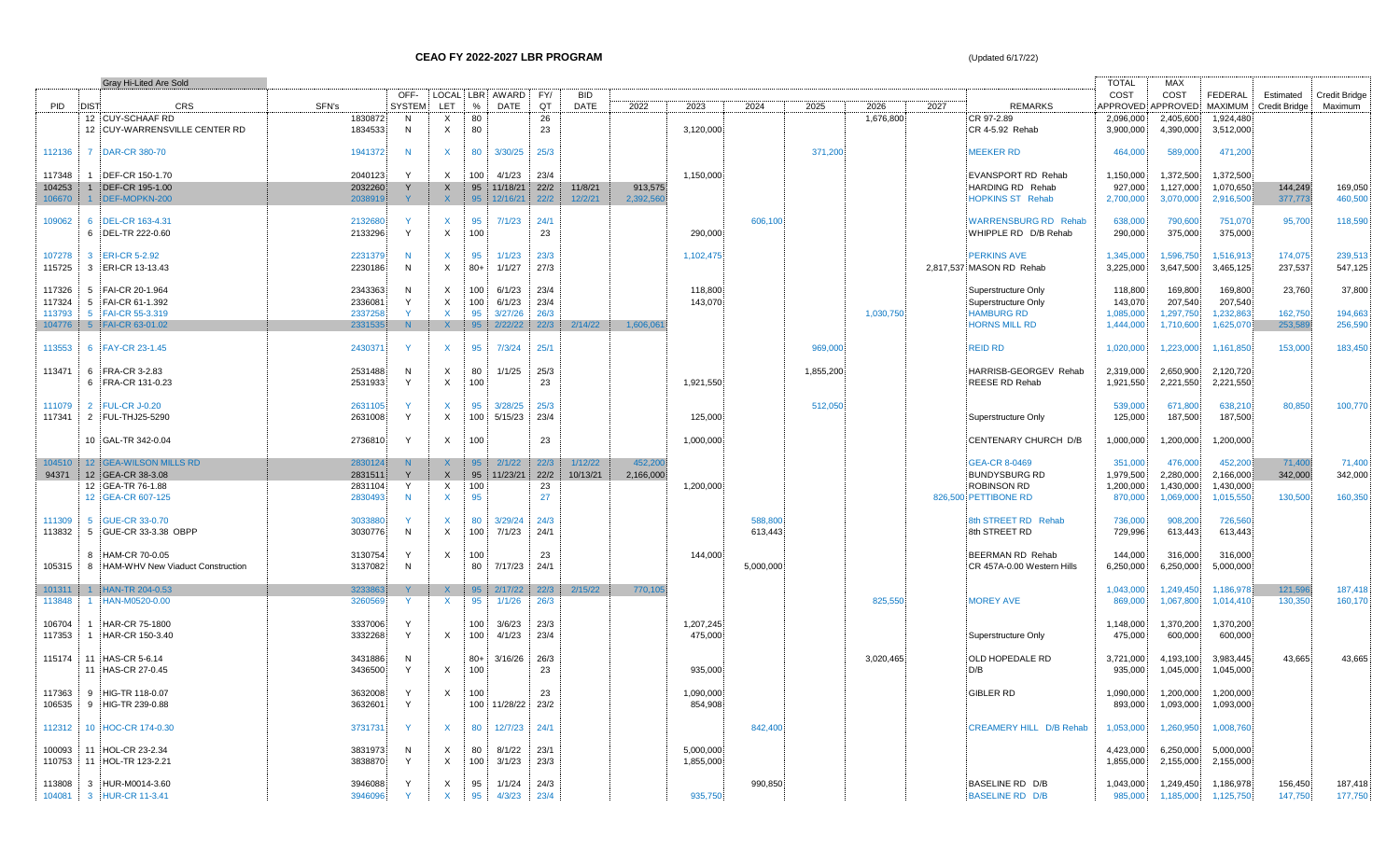|            | Gray Hi-Lited Are Sold                |                           |               |                           |         |                  |      |             |           |           |           |           |           |                                 | <b>TOTAL</b>      | <b>MAX</b> |                |                      |               |
|------------|---------------------------------------|---------------------------|---------------|---------------------------|---------|------------------|------|-------------|-----------|-----------|-----------|-----------|-----------|---------------------------------|-------------------|------------|----------------|----------------------|---------------|
|            |                                       |                           | OFF-          |                           |         | LOCAL LBR AWARD  | FY/  | <b>BID</b>  |           |           |           |           |           |                                 | COST              | COST       | <b>FEDERAL</b> | Estimated            | Credit Bridge |
| <b>PID</b> | <b>DIST</b><br><b>CRS</b>             | SFN's                     | <b>SYSTEM</b> | LET.                      | %       | DATE             | QT   | <b>DATE</b> | 2022      | 2023      | 2024      | 2025      | 2026      | 2027<br><b>REMARKS</b>          | APPROVED APPROVED |            | <b>MAXIMUM</b> | <b>Credit Bridge</b> | Maximum       |
| 113806     | 3 HUR-CR 30-3.30                      | 3940624                   |               | X                         | 95      | 1/1/25           | 25/3 |             |           |           |           | 1,070,650 |           | SECTION LINE 30 RD D/B          | 927.000           | 1.127.000  | 1.070.650      | 111.113              | 169.050       |
| 113809     | $\mathbf{3}$<br>HUR-CR 40-0.15        | 3930610                   | Y             | $\boldsymbol{\mathsf{X}}$ | 95      | 1/1/24           | 24/3 |             |           |           |           | 1,982,650 |           | SANDHILL RD D/B                 | 2,087,000         | 2,395,700  | 2,275,915      | 313,050              | 359,355       |
|            | HUR-CR 40/CR 52/TR 165/TR 185<br>3    | 3937623, 3937682, 3944433 | Υ             | $\times$                  | 100     |                  | 23   |             |           | 780,000   |           |           |           | Superstructure Only             | 780,000           | 961,000    | 961,000        |                      |               |
| 113115     | $\overline{3}$<br>HUR-TR 76-4.50 OBPP | 3948145                   |               | $\boldsymbol{\mathsf{X}}$ | $100 -$ | 3/16/23          | 23/3 |             |           | 445,000   |           |           |           | ROME GREENWICH RD D/B           | 759,000           | 445,000    | 445,000        |                      |               |
|            | HUR-TR 154-0.51<br>3                  | 3934721                   | Y             | $\times$                  | 100     |                  | 23   |             |           | 890,000   |           |           |           | AUSTER RD D/B Rehab             | 890,000           | 1,090,000  | 1,090,000      |                      |               |
| 113802     | $\mathbf{3}$<br>HUR-TR 182-1.16       | 3939308                   | Y             | $\boldsymbol{\mathsf{X}}$ | $80+$   | 1/1/26           | 26/3 |             |           |           |           |           | 1,186,978 | <b>VESTA RD</b>                 | 1,043,000         | 1,249,450  | 1,186,978      | 155,102              | 187.418       |
| 113811     | HUR-TR 183-0.80<br>3                  | 3934772                   | Y             | $\boldsymbol{\mathsf{X}}$ | 95      | 1/1/25           | 25/3 |             |           |           |           | 1,652,050 |           | CHENANGO RD D/B                 | 1,739,000         | 2,039,000  | 1,937,050      | 260,850              | 305,850       |
|            | 3 HUR-CR 185-0.71                     | 3938786                   | Y             | $\boldsymbol{\mathsf{X}}$ | 80      |                  | 27   |             |           |           |           |           |           | 1,484,000 COOK RD D/B           | 1,855,000         | 2,155,000  | 1,724,000      |                      |               |
|            |                                       |                           |               |                           |         |                  |      |             |           |           |           |           |           |                                 |                   |            |                |                      |               |
| 103780     | $\mathbf{q}$<br>JAC-CR 39-3.06        | 4030214                   |               | X                         | 95      | 7/2/23           | 24/1 |             |           |           | 661,200   |           |           | <b>MULGA RD</b>                 | 696,000           | 860,200    | 817,190        | 104,400              | 129,030       |
| 113800     | 9 JAC-TR 217-0.05                     | 4033469                   |               | $\mathsf{X}$              | 95      | 7/2/24           | 25/1 |             |           |           |           | 1,045,950 |           | <b>BROHARD RD</b>               | 1,101,000         | 1,316,150  | 1,250,345      | 165,150              | 197,425       |
| 110984     | 9 JAC-TR 297-2.68                     | 4033019                   |               | $\mathsf{X}$              | 95      | 7/1/25           | 26/1 |             |           |           |           |           | 1,045,950 | <b>BUCKLICK RD D/B</b>          | 1,101,000         | 1,316,150  | 1,250,345      | 165,150              | 197,425       |
|            | JAC-TR 517-2.94<br>$\mathbf{q}$       | 4035224                   | Y             | $\boldsymbol{\mathsf{X}}$ | 100     |                  | 23   |             |           | 700,000   |           |           |           | RAMEY DR D/B                    | 700,000           | 865,000    | 865,000        |                      |               |
| 106538     | 9 JAC-TR 973-0.08                     | 4031105                   | Y             | $\mathsf{X}$              | 95      | 7/2/23           | 24/1 |             |           |           | 770,450   |           |           | <b>BYERS-WINTERS RD</b>         | 811,000           | 998,200    | 948,290        | 121,650              | 149,730       |
|            |                                       |                           |               |                           |         |                  |      |             |           |           |           |           |           |                                 |                   |            |                |                      |               |
| 112305     | 11 JEF-CR 49-0.19                     | 4131789                   |               | $\mathsf{x}$              | 95      | 7/15/22          | 23/1 |             |           | 908,200   |           |           |           | <b>ELKHORN RD</b>               | 956,000           | 1,156,000  | 1.098.200      | 143,400              | 173,400       |
| 112478     | 11 JEF-TR 472-0.12 (M0040) OBPP       | 4131886                   | Y             | $\mathsf{X}$              |         | 100 10/30/23     | 24/2 |             |           |           | 604,000   |           |           | RIDGEWOOD DR                    | 604,000           | 604,000    | 604,000        |                      |               |
|            |                                       |                           |               |                           |         |                  |      |             |           |           |           |           |           |                                 |                   |            |                |                      |               |
| 110921     | 5 KNO-TR 112-0.25                     | 4235967                   | Y             | X                         | 100:    | 5/5/23           | 23/4 |             |           | 941,000   |           |           |           | KRAUSE RD D/B                   | 941,000           | 1,141,000  | 1,141,000      |                      |               |
| 113794     | 5 KNO-TR 124-0.08                     | 4236459                   |               | $\mathsf{X}$              | 95      | 1/25/22          | 22/3 | 1/13/22     | 804.86    |           |           |           |           | <b>PATTON RD</b>                | 893,000           | 1.093.000  | 1.038.350      | 127.084              | 163.950       |
| 117163     | 5 KNO-TR 362-0.12                     | 4235525                   | Y             | $\mathsf{X}$              |         | 95 3/31/25       | 25/3 |             |           |           |           | 893,950   |           | PLEASANT VALLEY RD              | 941,000           | 1,141,000  | 1,083,950      | 141,150              | 171,150       |
| 115515     | 5 KNO-TR 369-0.67                     | 4236580                   | Y             | $\boldsymbol{\mathsf{X}}$ |         | 95 6/18/27       | 27/4 |             |           |           |           |           |           | 935,750 COOKE RD                | 985,000           | 1,185,000  | 1,125,750      | 147,750              | 177,750       |
| 108760     | 5 KNO-TR 402-0.06                     | 4237064                   | Y.            | $\mathsf{X}$              | 95      | 3/31/23          | 23/3 |             |           | 731,500   |           |           |           | CR 12 (COFFING RD)              | 770,000           | 896,200    | 851,390        | 115,500              | 134.430       |
| 106597     | 5 KNO-TR 401-1.35                     | 4237048                   | Y             | $\mathsf{X}$              | 95      | 3/31/23          | 23/3 |             |           | 1,403,150 |           |           |           | <b>BECKLEY RD</b>               | 1,477,000         | 1,748,550  | 1,661,123      | 221,550              | 262,283       |
|            |                                       |                           |               |                           |         |                  |      |             |           |           |           |           |           |                                 |                   |            |                |                      |               |
|            | 12 LAK-CR 106-0.40                    | 4348923                   |               | $\mathsf{x}$              | 80      |                  | 25   |             |           |           |           | 763,200   |           | <b>MANCHESTER RD</b>            | 954.000           | 1,154,000  | 923,200        |                      |               |
| 113455     | <b>12 LAK-SANCTUARY DR</b>            | 4333802                   | Y             | $\mathsf{X}$              | 80      | 3/24/23          | 23/3 |             |           | 1.683.200 |           |           |           | SANC-0.20 Rehab                 | 2.104.000         | 2,314,400  | 1,851,520      |                      |               |
|            | 12 LAK-609-0.24                       | 4333098                   | N             | $\mathsf{X}$              | 80      |                  | 23   |             |           | 240,000   |           |           |           | BOOTH RD D/B Rehab              | 300,000           | 393,750    | 315,000        |                      |               |
|            | 12 LAK-CR 711-0.59                    | 4351576                   | N             | $\times$                  | 80      |                  | 23   |             |           | 776,000   |           |           |           | BISHOP RD D/B                   | 970,000           | 1,125,000  | 900,000        |                      |               |
|            |                                       |                           |               |                           |         |                  |      |             |           |           |           |           |           |                                 |                   |            |                |                      |               |
|            | 9 LAW-TR 101-0.40                     | 4444787                   | Y             | $\times$                  | 100     |                  | 23   |             |           | 664,000   |           |           |           | YELLOW CREEK RD D/B             | 664.000           | 749,800    | 749.800        |                      |               |
| 103781     | 9 LAW-CR 104-02.40                    | 4445082                   |               | $\mathsf{X}$              | 80      | 10/5/21 22/2     |      | 9/24/21     | 881,032   |           |           |           |           | BOOTHE EATON RD D/B             | 1,577,000         | 1,863,550  | 1,490,840      |                      |               |
|            |                                       |                           |               |                           |         |                  |      |             |           |           |           |           |           |                                 |                   |            |                |                      |               |
| 106591     | 5 LIC-CR 2-9.38                       | 4534735                   |               | X.                        | 95      | 5/26/22          | 22/3 | 4/28/22     | 1,056,857 |           |           |           |           | <b>BENNINGTON CHAPEL RD</b>     | 1,280,000         | 1,280,000  | 1,216,000      | 166,872              | 192,000       |
| 117327     | 5 LIC-TR 265-0.10                     | 4530365                   | Y             | $\mathsf{X}$              |         | 100 6/1/23       | 23/4 |             |           | 1,368,600 |           |           |           | WOLFORD RD SBP                  | 1,368,600         | 1,623,890  | 1,623,890      |                      |               |
| 105921     | 5 LIC-TR 207-0.50                     | 4532856                   | Y.            | $\mathsf{X}$              | 95      | 3/28/24          | 24/3 |             |           | 1.321.450 |           |           |           | <b>GINGER HILL RD</b>           | 1.391.000         | 1.649.650  | 1.567.168      | 208,650              | 247.448       |
| 106588     | 5 LIC-CR 668-9.02                     | 4536320                   | Y             | X                         | 95      | 4/7/22 22/4      |      | 3/10/2022   | 3,982,678 |           |           |           |           | <b>BROWNSVILLE RD</b>           | 3,666,720         | 4,210,526  | 4,000,000      | 628,844              | 631,580       |
|            |                                       |                           |               |                           |         |                  |      |             |           |           |           |           |           |                                 |                   |            |                |                      |               |
|            | LOR-CR 1-3.49<br>3                    | 4738055                   | N             | $\times$                  | 100     |                  | 23   |             |           | 80,000    |           |           |           | N. RIDGE - Superstructure Only  | 80,000            | 120,000    | 120,000        | 16.000               | 24.000        |
| 104070     | 3 LOR-TR 34-3.60                      | 4735722                   | Y             | $\boldsymbol{\mathsf{X}}$ | 100     | 10/1/22          | 23/2 |             |           | 3,287,800 |           |           |           | <b>GORE ORPHANAGE RD</b>        | 2,898,000         | 3,287,800  | 3,287,800      |                      |               |
|            | LOR-TR 39-6.44<br>3                   | 4738276                   | Y             | $\times$                  | 100     |                  | 23   |             |           | 500,000   |           |           |           | <b>OBERLIN RD Rehab</b>         | 500,000           | 625,000    | 625,000        |                      |               |
| 114030     | 3 LOR-TR 44-8.23                      | 4736303                   | Y             | $\mathsf{X}$              | 95      | 1/15/25          | 25/3 |             |           |           |           | 1,029,040 |           | HAWLEY RD D/B                   | 1,159,000         | 1,382,850  | 1,313,708      | 162,480              | 207,428       |
| 110276     | 3 LOR-TR 45-7.83                      | 4738802                   | Y             | $\mathsf{X}$              | 95      | 1/2/24           | 24/3 |             |           |           | 1,119,167 |           |           | PECK WADSWORTH RD D/B           | 1,101,000         | 1,316,150  | 1,250,343      | 176,711              | 197,423       |
|            |                                       |                           |               |                           |         |                  |      |             |           |           |           |           |           |                                 |                   |            |                |                      |               |
| 108877     | LUC-CR 180-9.87<br>$\overline{2}$     | 4830628                   | N             | X                         | 95      | 4/12/23          | 23/4 |             |           | 726,750   |           |           |           | <b>CORDUROY RD</b>              | 765,000           | 943,000    | 895,850        | 114,750              | 141,450       |
| 112146     | 2 LUC-CR 1571-2.56 OBPP               | 4830253                   | N             | $\boldsymbol{\mathsf{X}}$ |         | 100 2/22/23      | 23/3 |             |           | 842,700   |           |           |           | PERRYSBURG-HOLLAND RD           | 842,700           | 842,700    | 842,700        |                      |               |
|            |                                       |                           |               |                           |         |                  |      |             |           |           |           |           |           |                                 |                   |            |                |                      |               |
| 115657     | <b>MAD-CR 4-3.05</b><br>6             | 4930053                   |               | $\mathsf{x}$              | 80      | 1/3/26           | 26/3 |             |           |           | 1,112,800 |           |           | <b>BIG PLAIN CIRCLEV RD D/B</b> | 1.391.000         | 1.649.650  | 1.319.720      |                      |               |
| 115660     | 6<br>MAD-CR 10-0.42 OBPP              | 4930207                   | Y             | $\boldsymbol{\mathsf{X}}$ | 80      | 9/1/23           | 24/1 |             |           |           | 890,578   |           |           | MIDDLE PIKE Rehab               | 1,113,222         | 1,250,000  | 1,000,000      |                      |               |
| 103815     | MAD-TR 66-2.35<br>- 6                 | 4931416                   |               | $\mathsf{x}$              | 95      | 7/1/22           | 23/1 |             |           | 878,750   |           |           |           | DYER RD D/B                     | 750,000           | 925,000    | 878,750        | 138,750              | 138,750       |
|            | MAD-TR 100-0.60<br>6                  | 4931165                   | Y             | $\boldsymbol{\mathsf{X}}$ | 100     |                  | 23   |             |           | 950,000   |           |           |           | GREGG MILL RD D/B Rehab         | 950,000           | 1,150,000  | 1,150,000      |                      |               |
| 115654     | MAD-CR 133A-0.13<br>6                 | 4931955                   | Y.            | $\mathsf{X}$              | 80      | 1/3/27           | 27/3 |             |           |           | 1,159,200 |           |           | <b>CHESELDINE RD Rehab</b>      | 1,449,000         | 1,716,350  | 1,373,080      |                      |               |
|            |                                       |                           |               |                           |         |                  |      |             |           |           |           |           |           |                                 |                   |            |                |                      |               |
| 111521     | 4 MAH-CR 78-0.69                      | 5036011                   | N             | X                         |         | 80 12/31/24 25/2 |      |             |           |           |           | 1,076,000 |           | <b>WALKER MILL RD</b>           | 1,345,000         | 1,596,750  | 1,277,400      |                      |               |
|            |                                       |                           |               |                           |         |                  |      |             |           |           |           |           |           |                                 |                   |            |                |                      |               |
| 115680     | 6 MAR-CR 26-20.63 OBPP                | 5134390.                  | Y             | X                         | 80      | 7/1/24           | 25/1 |             |           |           |           | 320,022   |           | MARSEILLES GALION Rehab         | 400,028           | 400,028    | 320,022        |                      |               |
| 109314     | MAR-CR 114-0.62<br>6                  | 5132088                   | Y             | $\mathsf{x}$              | 95      | 1/1/24           | 24/3 |             |           |           |           | 606,100   |           | D/B                             | 638,000           | 790,600    | 751,070        | 95,700               | 118,590       |
|            | MAR-CR 136C-1.97<br>-6                | 5132339                   | Y             | $\mathsf{X}$              | 100     |                  | 23   |             |           | 346,700   |           |           |           | Superstructure Only             | 346,700           | 471,700    | 471,700        |                      |               |
|            |                                       |                           |               |                           |         |                  |      |             |           |           |           |           |           |                                 |                   |            |                |                      |               |
|            | 3 MED-TR 28-1.60                      | 5233682                   | Y             | $\mathsf{X}$              | 100     |                  | 23   |             |           | 575,000   |           |           |           | PAWNEE RD D/B                   | 575,000           | 715,000    | 715,000        |                      |               |
|            |                                       |                           |               |                           |         |                  |      |             |           |           |           |           |           |                                 |                   |            |                |                      |               |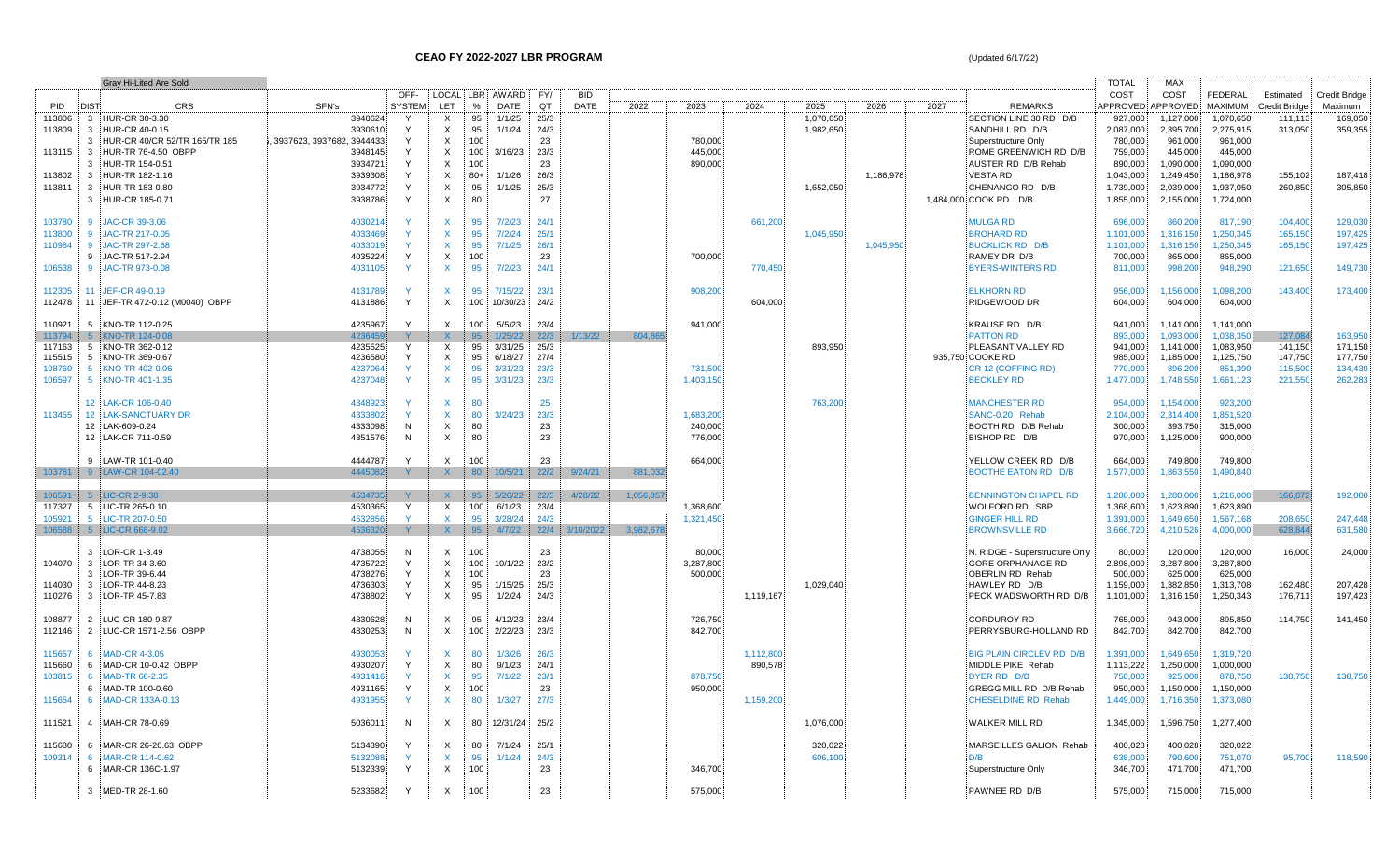|        |             | <b>Gray Hi-Lited Are Sold</b>    |                           |               |                           |               |                 |      |             |           |           |           |           |           |         |                               | TOTAL           | <b>MAX</b> |                |                      |               |
|--------|-------------|----------------------------------|---------------------------|---------------|---------------------------|---------------|-----------------|------|-------------|-----------|-----------|-----------|-----------|-----------|---------|-------------------------------|-----------------|------------|----------------|----------------------|---------------|
|        |             |                                  |                           | OFF-          |                           |               | LOCAL LBR AWARD | FY/  | <b>BID</b>  |           |           |           |           |           |         |                               | COST            | COST       | FEDERAL        | Estimated            | Credit Bridge |
| PID    | <b>DIST</b> | <b>CRS</b>                       | SFN's                     | <b>SYSTEM</b> | <b>LET</b>                | $\frac{0}{0}$ | DATE            | QT   | <b>DATE</b> | 2022      | 2023      | 2024      | 2025      | 2026      | 2027    | <b>REMARKS</b>                | <b>APPROVED</b> | APPROVED   | <b>MAXIMUM</b> | <b>Credit Bridge</b> | Maximum       |
|        |             | 111873 3 MED-CR 35-1.64          | 5233917                   | N             | X                         | 95            | 4/26/22 22/4    |      | 4/15/22     | 1,393,295 |           |           |           |           |         | <b>FRIENDSVILLE RD Rehab</b>  | 1,264,000       | 1,503,600  | 1,428,420      | 219,994              | 225,540       |
|        |             |                                  |                           |               |                           |               |                 |      |             |           |           |           |           |           |         |                               |                 |            |                |                      |               |
| 115763 |             | 10 MEG-CR 27-3.969               | 5333016                   | Y             |                           | 100           | 1/1/26          | 26/3 |             |           | 785,500   |           |           |           |         | <b>DYESVILLE RD</b>           | 864,000         | 1,061,800  | 1,061,800      |                      |               |
| 115859 |             | 10 MEG-CR 39-2.025 OBPP          | 5331366                   | Y             |                           | 100           | 7/1/24          | 25/1 |             |           |           |           | 526,194   |           |         | <b>HEMLOCK GROVE</b>          | 584,660         | 584,660    | 584,660        |                      |               |
|        |             | 10 MEG-TR 109/TR 126-0.581/0.579 | 5342554, 5342600          | $\mathsf{v}$  |                           | 100           |                 | 23   |             |           | 912,000   |           |           |           |         | CARMEL/HORSE CAVE D/B         | 912,000         | 1,112,000  | 1,112,000      |                      |               |
| 109294 |             | 10 MEG-CR 163-0600               | 5331293                   |               |                           | 80            | 1/20/22         | 22/3 | 1/13/22     | 329,484   |           |           |           |           |         | <b>MIDKIFF RD</b>             | 406,000         | 531,000    | 424,800        |                      |               |
| 116310 |             | 10 MEG-TR 231-0.927              | 5337542                   | Y             |                           | 100           | 4/24/23         | 23/4 |             |           | 340.000   |           |           |           |         | <b>CARR RD</b>                | 558.000         | 562.500    | 562,500        |                      |               |
|        |             |                                  |                           |               |                           |               |                 |      |             |           |           |           |           |           |         |                               |                 |            |                |                      |               |
| 103996 |             | 7 MER-CR 21B-4.77                | 545985                    |               | X.                        | 95            | 3/8/22          | 22/3 | 2/24/22     | 991,872   |           |           |           |           |         | <b>WABASH RD Rehab</b>        | 869,000         | 1,067,800  | 1,014,410      | 156,611              | 160,170       |
| 112967 |             | 7 MER-TR 58-0.63 OBPP            | 5455022                   | Y             | X                         | 100:          | 3/17/23         | 23/3 |             |           | 1,000,000 |           |           |           |         | PARK RD                       | 1,000,000       | 1,000,000  | 1,000,000      |                      |               |
| 117351 | $7^{\circ}$ | MER-CR 117-0.66                  | 5433428                   | Y             | X                         | 100           |                 | 23   |             |           | 700,000   |           |           |           |         | JOHNSTON RD D/B Rehab         | 700,000         | 865,000    | 865,000        |                      |               |
| 111214 |             | 7 MER-CR 125B-2.47               | 5454697                   | $\mathbf{v}$  | $\mathsf{x}$              | 95            | 7/5/23          | 24/1 |             |           |           | 1,431,650 |           |           |         | <b>PALMER RD Rehab</b>        | 1,507,000       | 1,783,050  | 1,693,898      | 199,789              | 267,458       |
|        |             |                                  |                           |               |                           |               |                 |      |             |           |           |           |           |           |         |                               |                 |            |                |                      |               |
| 113816 |             | 7 MIA-CR 14-1.20 OBPP            | 5530628                   | N             | X                         | 100           | 3/1/24          | 24/3 |             |           |           | 506.072   |           |           |         | <b>TROY SIDNEY RD</b>         | 556,679         | 506,072    | 506,072        |                      |               |
| 108792 |             | 7 MIA-CR 16A-0.05                | 5530768                   | Y             |                           | 95            | 1/1/24          | 24/3 |             |           |           | 5,000,000 |           |           |         | PETERSON RD                   | 5,738,000       | 5,263,158  | 5,000,000      | 789,474              | 789,474       |
| 117350 |             | 7 MIA-CR 166-4.25                | 5535360                   | $\mathsf{Y}$  | $\mathsf{X}$              | 100           |                 | 23   |             |           | 447,500   |           |           |           |         | TIPP ELIZABETH RD             | 447,500         | 525,000    |                |                      |               |
|        |             |                                  |                           |               |                           |               |                 |      |             |           |           |           |           |           |         |                               |                 |            | 525,000        |                      |               |
|        |             |                                  |                           |               |                           |               |                 |      |             |           |           |           |           |           |         |                               |                 |            |                |                      |               |
| 109262 |             | 10 MOE-CR 28-0.56                | 5632501                   |               |                           |               | 100 11/28/22    | 23/2 |             |           | 731,782   |           |           |           |         | <b>BONDI RIDGE RD</b>         | 715,000         | 735,066    | 735,066        |                      |               |
| 111130 |             | 10 MOE-CR 29-6.95                | 5631068                   | Y             |                           | 100           | 2/20/23         | 23/3 |             |           | 385,000   |           |           |           |         | SUNFISH CREEK RD              | 385,000         | 387,500    | 387,500        |                      |               |
|        |             | 10 MOE-TR 183-0.13               | 5634504                   | Y             |                           | 100           |                 | 23   |             |           | 465,000   |           |           |           |         | PAINES RUN RD D/B             | 465,000         | 590,000    | 590,000        |                      |               |
| 111393 |             | 10 MOE-TR 307-0.75               | 5634768                   | Y             |                           | 100           | 4/10/23         | 23/4 |             |           | 1,198,100 |           |           |           |         |                               | 1,282,000       | 1,524,300  | 1,524,300      |                      |               |
| 116145 |             | 10 MOE-TR 1206-0.01              | 5635382                   | Y             |                           | 80            | 10/1/23         | 24/2 |             |           |           | 394,400   |           |           |         |                               | 493,000         | 618,000    | 494,400        |                      |               |
|        |             | 10 MOE-TR 2001-0.13              | 5630290                   | Y             |                           | 100           |                 | 23   |             |           | 450,000   |           |           |           |         | WEHR RD D/B                   | 450,000         | 575,000    | 575,000        |                      |               |
|        |             |                                  |                           |               |                           |               |                 |      |             |           |           |           |           |           |         |                               |                 |            |                |                      |               |
| 117355 |             | 7 MOT-TR 42-0.43                 | 5740398                   | Y             | X                         | 100           |                 | 23   |             |           | 1,248,000 |           |           |           |         | HUFFMAN RD D/B                | 1,248,000       | 1,450,700  | 1,450,700      |                      |               |
| 113925 |             | 7 MOT-SHANK RD BRIDGE            | 5766737                   | Y             | $\mathsf{X}$              | 80            | 2/25/25         | 25/3 |             |           |           |           | 1,012,800 |           |         | M0044-4.80                    | 1,266,000       | 1,505,900  | 1,204,720      |                      |               |
| 101936 |             | 7 MOT-CR 59-0.00                 | 5730007                   | N             | $\mathsf{X}$              |               | 80 1/25/22      | 22/2 | 1/22/22     | 2,300,339 |           |           |           |           |         | PHILADELPHIA DR Rehab         | 3,443,000       | 3,887,300  | 3,109,840      |                      |               |
|        |             |                                  |                           |               |                           |               |                 |      |             |           |           |           |           |           |         |                               |                 |            |                |                      |               |
| 115390 |             | 10 MRG-CR 52-3.82                | 5834449                   | Y             |                           | 80            | 7/1/24          | 25/1 |             |           |           | 687.344   |           |           |         | GOSHEN RUN RD                 | 817,000         | 1,005,400  | 804,320        |                      |               |
|        |             |                                  |                           |               |                           |               |                 |      |             |           |           |           |           |           |         |                               |                 |            |                |                      |               |
| 106653 |             | 6 MRW-CR 11-2.86                 | 5931509                   |               | $\mathsf{X}$              | 95            | 3/28/22         | 22/3 | 3/23/22     | 2,406,227 |           |           |           |           |         | CARDINGTON-WESTRN D/B         | 2,352,000       | 2,687,200  | 2,552,840      | 379,931              | 403,080       |
|        |             | 6 MRW-CR 23-1.116                | 5930324                   | N             | $\mathsf{X}$              | 95            |                 | 23   |             |           | 674,500   |           |           |           |         | CARDINGTON-CHESTERV D/B       | 710,000         | 817,000    | 776,150        | 106,500              | 122,550       |
|        |             |                                  |                           |               |                           |               |                 |      |             |           |           |           |           |           |         |                               |                 |            |                |                      |               |
| 110919 |             | 5 MUS-CR 5-4.16                  | 6032044                   |               | X                         | 100           | 4/28/23         | 23/4 |             |           | 1,449,000 |           |           |           |         | <b>CLAY PIKE</b>              | 1,449,000       | 1,716,350  | 1,716,350      |                      |               |
| 115529 |             | 5 MUS-CR 46-4.39                 | 6037240                   | Y             | $\mathsf{X}$              | 100           | 4/28/23         | 23/4 |             |           | 2,395,700 |           |           |           |         | <b>DARLINGTON DR</b>          | 2,087,000       | 2,395,700  | 2,395,700      |                      |               |
| 101730 |             | 5 MUS-CR 66-W005                 | 6031307                   | <sup>N</sup>  |                           | 80            | 4/21/22         | 22/4 | 4/14/22     | 5,000,000 |           |           |           |           |         | <b>NORTH STREET</b>           | 6,250,000       | 6,250,000  | 5,000,000      |                      |               |
| 117329 |             | 5 MUS-CR 67-2.86                 | 6049192                   | Y             | X                         | 100           | 61/23           | 23/4 |             |           | 750,000   |           |           |           |         | PIPER RD                      | 750,000         | 925,000    | 925,000        |                      |               |
| 117331 |             | 5 MUS-TR 90-2.44                 | 6038395                   | Y             | X                         | 100           | 6/1/23          | 23/4 |             |           | 700,000   |           |           |           |         | <b>WORTMAN RD</b>             | 700,000         | 865,000    | 865,000        |                      |               |
| 117330 |             | 5 MUS-TR 118-1.01                | 6044263                   | $\mathsf{Y}$  | $\times$                  | 100           | 6/1/23          | 23/4 |             |           | 800,000   |           |           |           |         | SCHOOLHOUSE RD                | 800,000         | 985,000    | 985,000        |                      |               |
| 104046 |             | 5 MUS-TR 209-2.74                | 6032613                   |               | X                         | 95            | 6/17/21         | 22/1 | 6/10/21     | 751.029   |           |           |           |           |         | OKEY RD                       | 1,070,000       | 1,100,000  | 1,045,000      | 118,584              | 165.000       |
| 113796 |             | 5 MUS-TR 274-2.49                | 6037674                   |               | $\times$                  | 100           | 4/28/23         | 23/4 |             |           | 1,739,000 |           |           |           |         | <b>LOWER KROFT RD</b>         | 1,739,000       | 2,039,000  | 2,039,000      |                      |               |
|        |             |                                  |                           | Y             |                           |               |                 |      |             |           |           |           |           |           |         |                               |                 |            |                |                      |               |
| 117328 |             | 5 MUS-TR 297-0.42                | 6040241                   |               | X                         | 100:          | 6/1/23          | 23/4 |             |           | 500,000   |           |           |           |         | <b>ADAMSLN</b>                | 500,000         | 625,000    | 625,000        |                      |               |
| 115541 |             | 5 MUS-TR 492-0.73                | 6040330, 6040357, 6030688 |               | $\mathsf{x}$              | 95            |                 | 27   |             |           |           |           | 1,321,450 |           |         | <b>RAYNER LN</b>              | 1,391,000       | 1,649,650  | 1,567,168      | 208,650              | 247,448       |
|        |             |                                  |                           |               |                           |               |                 |      |             |           |           |           |           |           |         |                               |                 |            |                |                      |               |
| 115328 |             | 10 NOB-CR 47-0349                | 6130593                   | Y             |                           | 100           | 4/24/23         | 23/4 |             |           | 1,625,200 |           |           |           |         |                               | 1,739,000       | 2.039.000  | 2,039,000      |                      |               |
|        |             | 10 NOB-CR 62-0.80                | 6135161                   | Y             |                           | 80            |                 | 27   |             |           |           |           |           |           | 811,200 |                               | 1,014,000       | 1,216,100  | 972,880        |                      |               |
|        |             |                                  |                           |               |                           |               |                 |      |             |           |           |           |           |           |         |                               |                 |            |                |                      |               |
| 112148 |             | 2 OTT-TR 46-1.41 OBPP            | 6238467                   | Y             | X                         | 100           | 5/4/23          | 23/4 |             |           | 493,610   |           |           |           |         | LINKER-PORTAGE RD Rehab       | 493,610         | 493,610    | 493.610        |                      |               |
| 108884 |             | 2 OTT-CR 208-3.51                | 6232396                   | -Y            | X                         | 95            | 4/5/24          | 24/4 |             |           |           | 904,400   |           |           |         | <b>ELLISTON-TROWBRIDGE RD</b> | 952,000         | 1,152,000  | 1,094,400      | 142,800              | 172,800       |
|        |             |                                  |                           |               |                           |               |                 |      |             |           |           |           |           |           |         |                               |                 |            |                |                      |               |
| 113849 |             | 1 PAU-TR 33-4.75                 | 6333389                   | Y             |                           | 80            | 1/1/26          | 26/3 |             |           |           |           |           | 1,043,200 |         |                               | 1,304,000       | 1,549,600  | 1,239,680      |                      |               |
| 117358 |             | 1 PAU-CR 151-0.85                | 6335845                   | Y             | X                         | 100           | 4/1/23          | 23/4 |             |           | 350,000   |           |           |           |         | Superstructure Only           | 350,000         | 475,000    | 475,000        |                      |               |
|        |             |                                  |                           |               |                           |               |                 |      |             |           |           |           |           |           |         |                               |                 |            |                |                      |               |
| 117332 |             | 5 PER-CR 25-2.00                 | 6430899                   | Y             | X                         | 100           | 6/1/23          | 23/4 |             |           | 475,000   |           |           |           |         | TOLL GATE RD D/B              | 475,000         | 600,000    | 600,000        |                      |               |
| 108771 |             | 5 PER-CR 26-3.65                 | 6430929                   | $\mathbf{v}$  | $\mathsf{X}$              | 95            | 10/1/23         | 24/2 |             |           |           | 594,700   |           |           |         | <b>RUSH CREEK RD</b>          | 626,000         | 776,200    | 737,390        | 93,900               | 116,430       |
|        |             |                                  |                           |               |                           |               |                 |      |             |           |           |           |           |           |         |                               |                 |            |                |                      |               |
|        |             | 6 PIC-TR 18-3.71                 | 6530036                   | Y             | X                         | 100           |                 | 23   |             |           | 401,500   |           |           |           |         | Superstructure Only           | 401,500         | 526,500    | 526,500        |                      |               |
| 109316 |             | 6 PIC-TR 127-2.39                | 6533167                   | Y             | $\boldsymbol{\mathsf{X}}$ |               | 80+ 11/1/23     | 24/2 |             |           |           | 4,936,429 |           |           |         | <b>MCLEAN MILL RD</b>         | 5,319,000       | 5,950,900  | 5,000,000      | 378,831              | 744,800       |
|        |             |                                  |                           |               |                           |               |                 |      |             |           |           |           |           |           |         |                               |                 |            |                |                      |               |
|        |             | 116164 9 PIK-CR 8-5.75           | 6630820                   | Y             |                           |               | 95 7/1/23       | 24/1 |             |           |           | 518,225   |           |           |         | DRY BONE RD D/B               | 545,500         | 679,600    | 645,620        | 81,825               | 101,940       |
|        |             |                                  |                           |               |                           |               |                 |      |             |           |           |           |           |           |         |                               |                 |            |                |                      |               |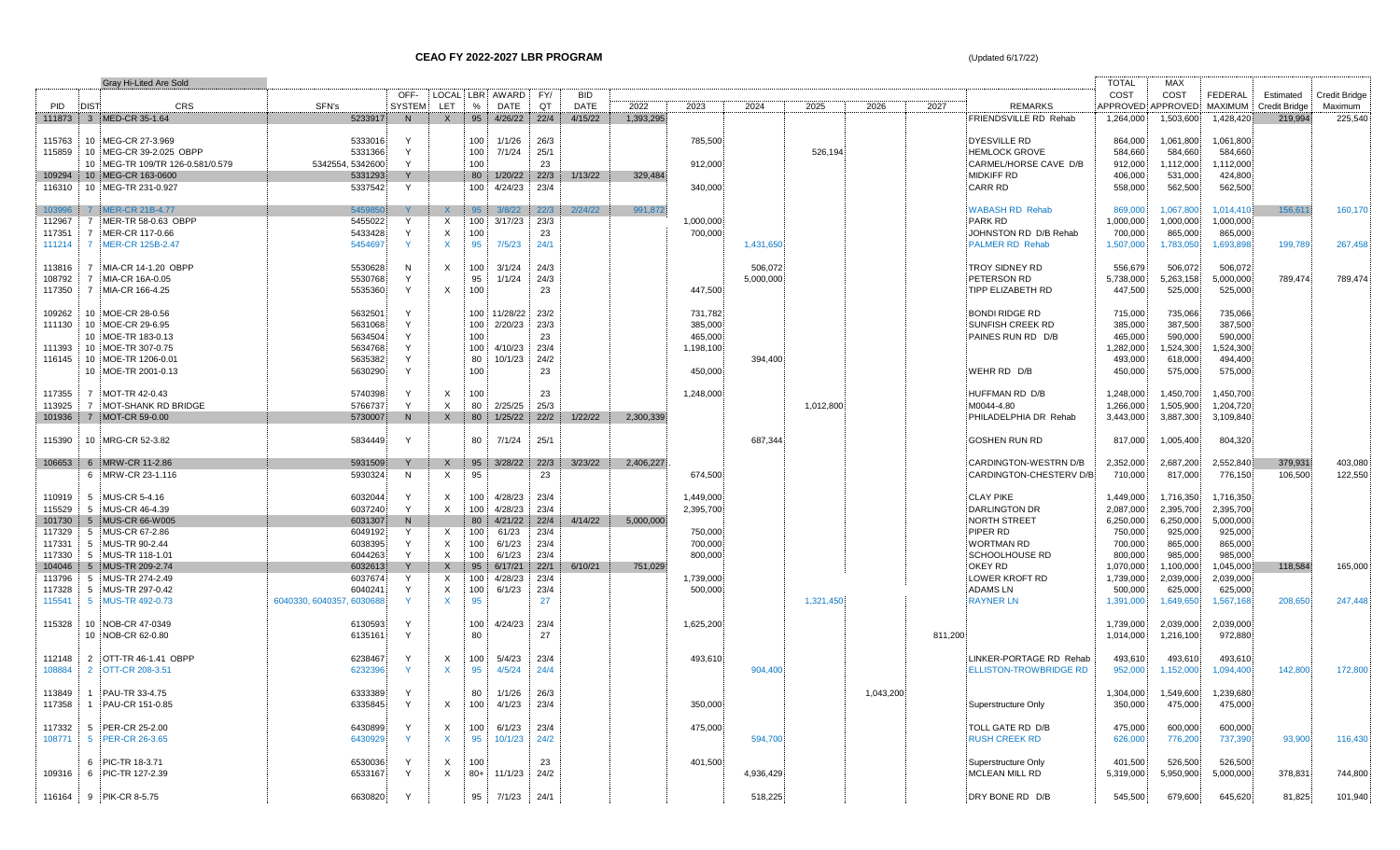|        | <b>Gray Hi-Lited Are Sold</b>               |                             |               |                           |                  |                  |      |             |           |           |           |           |           |           |                          | <b>TOTAL</b> | MAX       |                     |                      |                      |
|--------|---------------------------------------------|-----------------------------|---------------|---------------------------|------------------|------------------|------|-------------|-----------|-----------|-----------|-----------|-----------|-----------|--------------------------|--------------|-----------|---------------------|----------------------|----------------------|
|        |                                             |                             | OFF-          |                           |                  | LOCAL LBR AWARD  | FY/  | <b>BID</b>  |           |           |           |           |           |           |                          | COST         | COST      | <b>FEDERAL</b>      | Estimated            | <b>Credit Bridge</b> |
| PID    | <b>DIST</b><br>CRS                          | SFN's                       | <b>SYSTEM</b> | LET                       | %                | DATE             | QT   | <b>DATE</b> | 2022      | 2023      | 2024      | 2025      | 2026      | 2027      | <b>REMARKS</b>           | APPROVED     | APPROVED  | <b>MAXIMUM</b>      | <b>Credit Bridge</b> | Maximum              |
| 106540 | 9 PIK-CR 9-05.29                            | 6630839                     |               |                           | 100 <sub>1</sub> | 4/10/23          | 23/4 |             |           | 1,738,968 |           |           |           |           | <b>GRASSY FORK RD</b>    | 1,739,000    | 2,039,000 | 2,039,000           |                      |                      |
| 115499 | 9 PIK-CR 44-0.16 PE                         | 6633447                     | Y             |                           | 100              |                  |      |             |           | 50,000    |           |           |           |           |                          |              |           |                     |                      |                      |
| 115499 | PIK-CR 44-0.16<br>-9                        | 6633447                     | Y             |                           | 95               | 7/1/25           | 26/1 |             |           |           |           |           | 1,321,450 |           | <b>TURKEY RUN RD</b>     | 1,391,000    | 1,649,650 | 1,567,168           | 208,650              | 247,448              |
| 112286 | 9 PIK-CR 77-2.07 OBPP                       | 6631312                     | Y             |                           | 100              | 2/6/23           | 23/3 |             |           | 400,000   |           |           |           |           |                          | 450,000      | 450,000   | 450,000             |                      |                      |
|        |                                             |                             |               |                           |                  |                  |      |             |           |           |           |           |           |           |                          |              |           |                     |                      |                      |
|        |                                             |                             | Y             |                           |                  |                  |      |             |           |           |           |           |           |           |                          |              |           |                     |                      |                      |
|        | POR-CR 82F-61<br>4                          | 6734111                     |               | $\mathsf{X}$              | 95               |                  | 25   |             |           |           |           | 1,018,400 |           |           | OLD FORGE RD D/B         | 1,072,000    | 1,282,800 | 1,218,660           | 160,800              | 192,420              |
|        | POR-TR 123B-0.44                            | 6730256                     |               | $\mathsf{X}$              | 95               |                  | 26   |             |           |           |           |           | 1,128,600 |           | ESWORTHY RD D/B          | 1,188,000    | 1,416,200 | 1,132,960           | 178,200              | 212,430              |
| 117211 | 4 POR-TR 136C-1.23 (PE)                     | 6732909                     |               | $\times$                  | 100              |                  |      |             |           | 47.648    |           |           |           |           |                          |              |           |                     |                      |                      |
| 117211 | 4 POR-TR 136C-1.23                          | 6732909                     |               | $\boldsymbol{\mathsf{X}}$ | 100              | 4/1/23           | 23/4 |             |           | 943,000   |           |           |           |           | JONES RD D/B             | 765,000      | 943,000   | 943,000             |                      |                      |
| 105556 | POR-CR 145-5.285 OBPP<br>-4                 | 6740448                     | N             | $\boldsymbol{\mathsf{X}}$ | 100              | 12/31/23         | 24/2 |             |           |           | 1,067,000 |           |           |           | <b>RAVENNA RD</b>        | 1,459,000    | 1,067,000 | 1,067,000           |                      |                      |
|        | 4 POR-CR 177H-10.092                        | 6732569                     |               | $\mathsf{X}$              | 95               |                  | 26   |             |           |           |           |           | 1,156,150 |           | NEWTON FALLS RD Rehab    | 1,217,000    | 1,449,550 | 1,377,073           | 182,550              | 217,433              |
|        | POR-CR 235B-1.72                            | 6730906                     |               | $\boldsymbol{\mathsf{X}}$ | 100              |                  | 23   |             |           | 700,000   |           |           |           |           | STANLEY RD D/B           | 700,000      | 865,000   | 865,000             |                      |                      |
| 113470 | POR-CR 253A-77<br>$\overline{4}$            | 6732860                     |               | $\mathsf{X}$              | 100              | 1/6/23           | 23/3 |             |           | 1,411,127 |           |           |           |           | SILICA SAND RD D/B       | 1,217,000    | 1,449,550 | 1,449,550           |                      |                      |
|        |                                             |                             |               |                           |                  |                  |      |             |           |           |           |           |           |           |                          |              |           |                     |                      |                      |
| 114543 | 4 POR-RANDOLPH BRIDGE OBPP                  | 6733646                     | Y             | $\mathsf{X}$              | 100              | 12/29/23         | 24/2 |             |           |           | 445,000   |           |           |           | CR 10 5.15 D/B           | 445,000      | 445,000   | 445,000             |                      |                      |
|        |                                             |                             |               |                           |                  |                  |      |             |           |           |           |           |           |           |                          |              |           |                     |                      |                      |
|        | PRE-CR 9/TR 141/TR 408/TR 462               | 6834973, 6833780, 6837387   | Y             | $\mathsf{X}$              | 100              |                  | 23   |             |           | 615,000   |           |           |           |           | Superstructure Only      | 615,000      | 763,000   | 763,000             |                      |                      |
| 104015 | 8 PRE-TR 106-0.550                          | 6833136                     |               | $\mathsf{X}$              | 95               | 1/5/22           | 22/3 | 12/22/21    | 1,050,178 |           |           |           |           |           | GUY MURRAY RD D/B        | 807,000      | 1,158,000 | 1,100,100           | 165,818              | 173,700              |
| 113045 | 8 PRE-TR 149-1.79 OBPP                      | 6835015                     | Y             | X                         | 100              | 11/1/22          | 23/2 |             |           | 770,935   |           |           |           |           | PAINT RD                 | 846,041      | 770,935   | 770,935             |                      |                      |
| 114050 | 8 PRE-TR 216-0.65                           | 6841333                     | Y             | $\mathsf{X}$              | 95               | 12/15/25         | 26/2 |             |           |           |           |           | 937,650   |           | CONCORD FAIRHAVEN RD     | 987,000      | 1,187,000 | 1,127,650           | 148,050              | 178,050              |
| 98102  | 8 PRE-TR 445-0.250                          | 6837255                     |               | $\mathsf{X}$              | 95               | 3/21/22          | 22/3 | 3/16/22     | 1,016,214 |           |           |           |           |           | <b>SONORA RD</b>         | 735,000      | 1,118,000 | 1,062,100           | 160,455              | 167,700              |
|        |                                             |                             |               |                           |                  |                  |      |             |           |           |           |           |           |           |                          |              |           |                     |                      |                      |
|        |                                             |                             |               |                           |                  |                  |      |             |           |           |           |           |           |           |                          |              |           |                     |                      |                      |
| 117361 | PUT-CR M-8.296                              | 6932215                     |               | $\mathsf{X}$              | 100              | 4/1/23           | 23/4 |             |           | 300,000   |           |           |           |           | <b>CR M Rehab</b>        | 300,000      | 425,000   | 425,000             |                      |                      |
| 106631 | PUT-CR 18S-1.556                            | 6930247                     | Y             | $\boldsymbol{\mathsf{X}}$ | 100              | 11/3/22          | 23/2 |             |           | 689,658   |           |           |           |           |                          | 580,000      | 721,000   | 721,000             |                      |                      |
| 115517 | PUT-CR 21H-1.014                            | 6933327                     | Y             | $\mathsf{X}$              | 80               |                  | 27   |             |           |           |           |           |           | 1,885,600 |                          | 2,357,000    | 2,692,700 | 2,154,160           |                      |                      |
|        |                                             |                             |               |                           |                  |                  |      |             |           |           |           |           |           |           |                          |              |           |                     |                      |                      |
| 108891 | RIC-CR 57-3.60<br>-3                        | 7035969                     | N.            | X                         | 95               | 3/15/23          | 23/3 |             |           | 1,064,549 |           |           |           |           | SMILEY AVE               | 985,000      | 1,185,000 | 1,125,750           | 168,087              | 177,750              |
| 113803 | RIC-CR 58-3.61<br>-3                        | 7033044                     |               | $\times$                  | 80               | 6/3/24           | 24/4 |             |           |           | 668,246   |           |           |           | LONDON WEST RD           | 811,000      | 998,200   | 798,560             |                      |                      |
| 108890 | 3 RIC-CR 92-4.57                            | 7032439                     |               | $\times$                  | $100 -$          | 2/27/23          | 23/3 |             |           | 1,949,450 |           |           |           |           | CRIDER RD                | 2,121,000    | 2,433,100 | 2,433,100           |                      |                      |
| 116058 | 3 RIC-TR 128-0.78 OBPP                      | 7031173                     | Υ             | $\times$                  | 100              | 1/15/25          | 25/3 |             |           |           |           | 715,000   |           |           | <b>COURSEN RD</b>        | 715,000      | 715,000   | 715,000             |                      |                      |
|        |                                             |                             |               |                           |                  |                  |      |             |           |           |           |           |           |           |                          |              |           |                     |                      |                      |
| 104086 | 3 RIC-TR 130-2.89                           | 7031246                     |               | $\mathsf{X}$              | 95               | 11/30/21         | 22/2 | 11/18/21    | 229,621   |           |           |           |           |           | <b>MILL RUN RD</b>       | 441,000      | 452,000   | 429,400             | 36,256               | 67,800               |
| 111235 | RIC-TR 138-1.19<br>-3                       | 7031785                     |               | X                         | 80               | 10/1/24          | 25/2 |             |           |           | 600,000   |           |           |           | <b>BRUBAKER CREEK RD</b> | 750,000      | 925,000   | 740,000             |                      |                      |
|        | RIC-CR 182-1.76<br>3                        | 7030819                     | Y             | $\times$                  | 100              |                  | 23   |             |           | 600,000   |           |           |           |           | CHAMPION RD D/B          | 600,000      | 745,000   | 745,000             |                      |                      |
| 108889 | 3 RIC-TR 336-2.21                           | 7034849                     | <b>V</b>      | $\mathsf{X}$              | 80               | 8/15/23          | 24/1 |             |           |           | 412,800   |           |           |           | <b>TUCKER RD</b>         | 516,000      | 644,200   | 515,360             |                      |                      |
|        |                                             |                             |               |                           |                  |                  |      |             |           |           |           |           |           |           |                          |              |           |                     |                      |                      |
|        | 9 ROS-CR 166/TR 183/CR 184/CR 223           | , 7142595, 7142862, 7146922 | Y             | $\mathsf{X}$              | 100              |                  | 23   |             |           | 864,900   |           |           |           |           | Superstructure Only      | 864,900      | 1,062,880 | 1,062,880           |                      |                      |
| 115500 | ROS-CR 213-7.81<br>-9                       | 7145071                     | Y             |                           | 80               | 7/1/26           | 27/1 |             |           |           |           |           |           |           | 3,384,800 MUSGROVE RD    | 4,231,000    | 4,754,100 | 3,803,280           |                      |                      |
| 106544 | ROS-CR 222-3.83<br>-9                       | 7146116                     | N             |                           | $80+$            | 4/1/24           | 24/4 |             |           |           | 4,207,157 |           |           |           | <b>CHARLESTON PK</b>     | 5,127,000    | 5,263,158 | 5,000,000           | 161,427              | 789,474              |
|        |                                             |                             |               |                           |                  |                  |      |             |           |           |           |           |           |           |                          |              |           |                     |                      |                      |
|        |                                             |                             |               |                           |                  |                  |      |             |           |           |           |           |           |           |                          |              |           |                     |                      |                      |
| 117342 | 2 SAN-CR 57-2.22                            | 7242085                     | Y             | $\mathsf{x}$              | $100 -$          | 5/12/23          | 23/4 |             |           | 200,000   |           |           |           |           | Superstructure Only      | 200,000      | 300,000   | 300,000             |                      |                      |
|        |                                             |                             |               |                           |                  |                  |      |             |           |           |           |           |           |           |                          |              |           |                     |                      |                      |
| 110985 | 9 SCI-CR 18-6.46                            | 7330545                     |               | $\mathsf{X}$              | 95               | 4/1/23           | 23/4 |             |           | 825,550   |           |           |           |           | WH. GRAVEL-MCDANIEL D/B  | 869,000      | 1,067,800 | 1,014,410           | 130,350              | 160,170              |
| 115565 | 9 SCI-CR 33-0.19 OBPP                       | 7330979                     |               | $\mathsf{X}$              | 100              | 9/20/22          | 23/2 |             |           | 712,697   |           |           |           |           | DUCK RUN ROAD D/B        | 768,967      | 712,697   | 712,697             |                      |                      |
| 117352 | 9 SCI-CR 39-7.61                            | 7332408                     |               | X                         | 100              | 4/2/23           | 23/4 |             |           | 1,200,000 |           |           |           |           | RARDEN HAZELBAKER D/B    | 1,200,000    | 1,430,000 | 1,430,000           |                      |                      |
| 117354 | 9 SCI-CR 45-0.11                            | 7331150                     |               | $\mathsf{X}$              | 100              | 4/2/23           | 23/4 |             |           | 1,100,000 |           |           |           |           | HENLEY DEEMER RD D/B     | 1,100,000    | 1,315,000 | 1,315,000           |                      |                      |
|        |                                             |                             | Υ             | $\times$                  |                  |                  |      |             |           |           |           |           |           |           | POND RUN RD D/B Rehab    |              |           |                     |                      |                      |
| 117356 | 9 SCI-TR 100-0.46                           | 7332998                     |               |                           | 100              | 4/2/23           | 23/4 |             |           | 400,000   |           |           |           |           |                          | 400,000      | 525,000   | 525,000             |                      |                      |
| 117359 | 9 SCI-TR 100-1.63                           | 7333013                     | Y             | $\mathsf{X}$              | 100              | 4/2/23           | 23/4 |             |           | 600,000   |           |           |           |           | POND RUN RD D/B Rehab    | 600,000      | 745,000   | 745,000             |                      |                      |
|        |                                             |                             |               |                           |                  |                  |      |             |           |           |           |           |           |           |                          |              |           |                     |                      |                      |
| 113910 | <b>SEN-TR 58-2.98</b><br>$\overline{2}$     | 7436378                     |               | X                         | 80               | 7/7/25           | 26/1 |             |           |           |           |           | 626,400   |           |                          | 783,000      | 964,600   | 771,680             |                      |                      |
| 117344 | 2 SEN-TR 143-0.18                           | 7444060                     | Y             | $\times$                  | 100              | 5/15/23          | 23/4 |             |           | 375,000   |           |           |           |           | <b>Bridge Demo</b>       | 375,000      | 500,000   | 500,000             |                      |                      |
|        |                                             |                             |               |                           |                  |                  |      |             |           |           |           |           |           |           |                          |              |           |                     |                      |                      |
| 117346 | 7 SHE-TR 29-8.00                            | 7536992                     | Y             | X                         | 100              |                  | 23   |             |           | 500,000   |           |           |           |           | LOCK TWO RD              | 500,000      | 625,000   | 625,000             |                      |                      |
|        | 113819 7 SHE-TR 49-3.59                     | 7543166                     |               |                           |                  | 90 10/15/25 26/2 |      |             |           |           |           |           | 4,627,450 |           | KUTHER RD                | 4,863,000    | 5,449,300 | 4,904,370           | 515,800              | 515,800              |
|        |                                             |                             |               |                           |                  |                  |      |             |           |           |           |           |           |           |                          |              |           |                     |                      |                      |
|        |                                             |                             |               |                           |                  |                  |      |             |           |           |           |           |           |           |                          |              |           |                     |                      |                      |
|        | 114325 4 STA-CR 119-1.78 (ROBERTSVILLE AVE) | 7633971                     |               | X                         | 80               | 9/30/25 26/1     |      |             |           |           |           |           | 603,200   |           | ABANDONED RR Demo        | 754,000      | 929,800   | 743,840             |                      |                      |
|        | 113498 4 STA-BEAUMONT AVE (PE)              | 7633378                     |               | $\mathsf{X}$              | 100              |                  |      |             |           | 285,000   |           |           |           |           |                          |              |           |                     |                      |                      |
|        | 113498 4 STA-BEAUMONT AVE                   | 7633378                     |               | $\mathsf{X}$              |                  | 80 3/31/25 25/3  |      |             |           |           |           | 999,560   |           |           | TR 344-1.98              | 1,043,000    | 1,249,450 | 999,560             |                      |                      |
|        | 109592 4 STA-FARBER ST                      | 7632398                     |               | $\mathsf{X}$              |                  | 100 1/31/23      | 23/3 |             |           | 2,635,640 |           |           |           |           | TR 281-2.24              | 2,319,000    | 2,650,900 | 2,650,900           |                      |                      |
|        | 4 STA-WELTY RD                              | 7634307                     | Y             | $\mathsf{X}$              | 100              |                  | 23   |             |           | 950,000   |           |           |           |           | TR 316-0.52 SBP          | 950,000      | 1,100,000 | 1,100,000           |                      |                      |
|        |                                             |                             |               |                           |                  |                  |      |             |           |           |           |           |           |           |                          |              |           |                     |                      |                      |
|        | 113945 4 SUM-CHRISTMAN RD                   | 7739109                     | Y             | X                         |                  |                  | 23/4 |             |           | 1,172,000 |           |           |           |           | M0239-1.04               | 972,000      |           | 1,172,000 1,172,000 |                      |                      |
|        |                                             |                             |               |                           | 100              | 5/1/23           |      |             |           |           |           |           |           |           |                          |              |           |                     |                      |                      |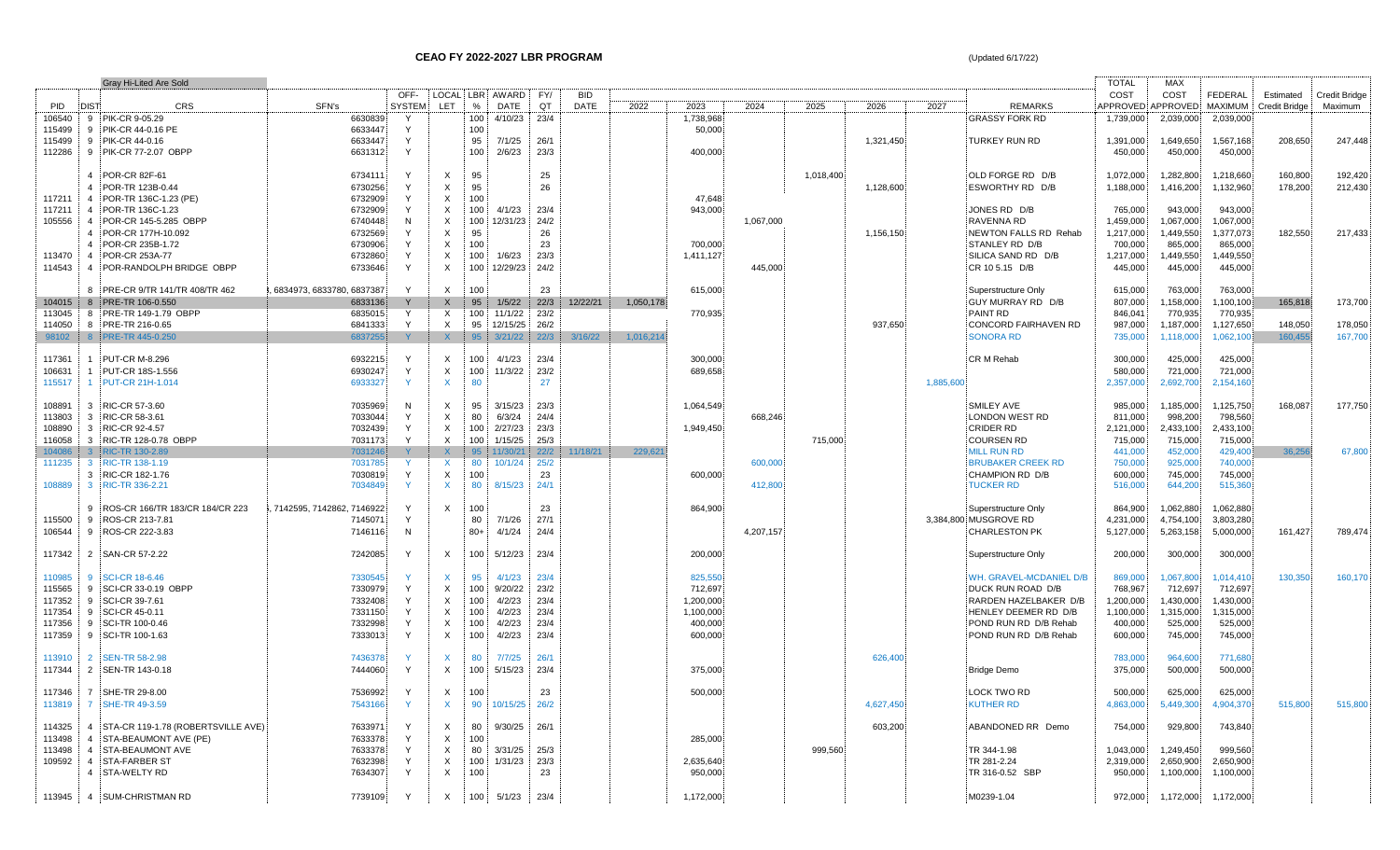**CEAO FY 2022-2027 LBR PROGRAM (Updated 6/17/22) CEAO FY 2022-2027 LBR PROGRAM** 

|            |                | Gray Hi-Lited Are Sold               |         |               |                           |                  |                     |      |              |           |                            |            |            |            |             |                                | <b>TOTAL</b>      | MAX       |                |                      |                      |
|------------|----------------|--------------------------------------|---------|---------------|---------------------------|------------------|---------------------|------|--------------|-----------|----------------------------|------------|------------|------------|-------------|--------------------------------|-------------------|-----------|----------------|----------------------|----------------------|
|            |                |                                      |         | OFF-          |                           |                  | LOCAL LBR AWARD FY/ |      | <b>BID</b>   |           |                            |            |            |            |             |                                | COST              | COST      | <b>FEDERAL</b> | Estimated            | <b>Credit Bridge</b> |
| <b>PID</b> | <b>DIST</b>    | <b>CRS</b>                           | SFN's   | <b>SYSTEM</b> | <b>LET</b>                | $\%$             | DATE                | QT   | DATE         | 2022      | 2023                       | 2024       | 2025       | 2026       | 2027        | <b>REMARKS</b>                 | APPROVED APPROVED |           | MAXIMUM        | <b>Credit Bridge</b> | Maximum              |
| 112848     |                | 4 SUM-GRANGER RD                     | 7732155 | Y             | X                         | 100              | 9/30/25             | 26/1 |              |           | 1,278,000                  |            |            |            |             | CR 79-2.21                     | 1,278,000         | 1,519,700 | 1,519,700      |                      |                      |
|            |                | 4 SUM-IRA RD                         | 7732120 |               | X                         | 100              |                     | 23   |              |           | 160,000                    |            |            |            |             | CR 46-0.66 Superstructure Only | 160,000           | 240,000   | 240,000        |                      |                      |
| 113152     |                | 4 SUM-CR 137-0.02 (PRESSLER) OBPP    | 7752067 |               | X                         |                  | 100 11/18/22        | 23/2 |              |           | 1,000,000                  |            |            |            |             | PRESSLER RD                    | 1,032,967         | 1,000,000 | 1,000,000      |                      |                      |
|            |                |                                      |         |               |                           |                  |                     |      |              |           |                            |            |            |            |             |                                |                   |           |                |                      |                      |
|            | $\overline{4}$ | SUM-SNYDER AVE                       | 7731019 | N             | $\times$                  | 95               |                     | 23   |              |           | 1,425,000                  |            |            |            |             | M0003-1.60 D/B                 | 1,500,000         | 1,775,000 | 1,686,250      | 225,000              | 266,250              |
|            |                | 4 SUM-SOUTH MAIN ST                  | 7738366 | N             | $\mathsf{X}$              | 80               |                     | 23   |              |           | 560,000                    |            |            |            |             | CR 50-0.88 D/B                 | 700,000           | 865,000   | 692,000        |                      |                      |
|            |                |                                      |         |               |                           |                  |                     |      |              |           |                            |            |            |            |             |                                |                   |           |                |                      |                      |
|            |                | 4 TRU-CR 206D-0.26                   | 7831730 |               | X                         | 100              |                     | 23   |              |           | 177,500                    |            |            |            |             | Superstructure Only            | 177,500           | 266,250   | 266,250        |                      |                      |
| 114350     |                | 4 TRU-HOUSEL CRAFT RD OBPP           | 7844433 |               | X                         | 100              | 12/29/23            | 24/2 |              |           |                            | 545,000    |            |            |             | TR 222 0.16                    | 545,000           | 545,000   | 545,000        |                      |                      |
|            |                | 4 TRU-LAYER RD                       | 7841396 | Y             | X                         | 100              |                     | 23   |              |           | 800,000                    |            |            |            |             | TR 95A-0.01 SBP                | 800,000           | 925,000   | 925,000        |                      |                      |
| 110848     |                | 4 TRU-ORANGEVILLE KINSMAN RD         | 7843364 | Y             | $\mathsf{X}$              | 80               | 7/28/21             | 22/1 | 7/8/21       | 464.224   |                            |            |            |            |             | CR 255A-0.06                   | 1,084,000         | 1,296,600 | 1,037,280      |                      |                      |
| 114332     |                | 4 TRU-WEST MARKET ST                 | 7835566 | N             | X                         | 80               | 3/31/26             | 26/3 |              |           |                            |            |            | 3,260,000  |             | Rehab                          | 4,075,000         | 4,582,500 | 3,666,000      |                      |                      |
|            |                |                                      |         |               |                           |                  |                     |      |              |           |                            |            |            |            |             |                                |                   |           |                |                      |                      |
|            |                |                                      |         |               |                           |                  |                     |      |              |           |                            |            |            |            |             |                                |                   |           |                |                      |                      |
| 114260     |                | 11 TUS-CR 62-0.89 PE                 |         |               |                           |                  |                     |      |              |           | 627,000                    |            |            |            |             |                                | 660,000           | 660,000   | 627,000        | 99,000               | 99,000               |
| 114260     |                | 11 TUS-CR 62-0.89                    | 7930267 | N             | X                         | 80               | 2/16/26             | 26/3 |              |           |                            |            |            | 5,000,000  |             |                                | 6,250,000         | 6,250,000 | 5,000,000      |                      |                      |
|            |                | 107134 11 TUS-CR 99-0.71             | 7930712 | Y             |                           |                  | $X = 95 = 12/6/21$  | 22/3 | 12/1/21      | 1.527.546 |                            |            |            |            |             |                                | 2,087,000         | 2,395,700 | 2,275,915      | 241,191              | 359,355              |
|            |                |                                      |         |               |                           |                  |                     |      |              |           |                            |            |            |            |             |                                |                   |           |                |                      |                      |
|            |                | 6 UNI-CR 67-3.408                    | 8031401 |               | X                         | 95               |                     | 26   |              |           |                            |            |            |            |             | 3,337,350 STRENG RD            | 3,513,000         | 3,964,300 | 3,766,085      | 526,950              | 594,645              |
| 106652     |                | 6 UNI-TR 294-0.29                    | 8036829 | Y             | $\mathsf{X}$              | 100              | 6/1/23              | 23/4 |              |           | 982,000                    |            |            |            |             | BITLER RD D/B                  | 982,000           | 1,182,000 | 1,182,000      |                      |                      |
|            |                |                                      |         |               |                           |                  |                     |      |              |           |                            |            |            |            |             |                                |                   |           |                |                      |                      |
| 115518     |                | 1 VAN-CR 124-0.14                    | 8137137 | N             |                           | 80               | 1/1/27              | 27/3 |              |           |                            |            |            |            |             | 927,200 MIDDLE POINT RD        | 1,159,000         | 1,382,850 | 1,106,280      |                      |                      |
|            |                |                                      |         |               |                           |                  |                     |      |              |           |                            |            |            |            |             |                                |                   |           |                |                      |                      |
|            |                | 10 VIN-CR 7-3.00                     | 8230102 | Y             |                           | 100              |                     | 23   |              |           | 672,100                    |            |            |            |             | <b>SBP</b>                     | 672,100           | 734,320   | 734,320        |                      |                      |
| 115487     |                | 10 VIN-CR 25-0.19 OBPP               | 8231346 | Y             |                           | 100              | 1/1/25              | 25/3 |              |           |                            |            | 622,631    |            |             |                                | 684,894           | 684,894   | 684,894        |                      |                      |
|            |                |                                      |         | $\mathsf{Y}$  |                           |                  |                     |      |              |           |                            |            |            |            |             |                                |                   |           |                |                      |                      |
|            |                | 10 VIN-TR 34J-1.50                   | 8233756 |               | X                         | 80               |                     | 27   |              |           |                            |            |            |            | 358,400 SBP |                                | 448,000           | 573,000   | 458,400        |                      |                      |
|            |                |                                      |         |               |                           |                  |                     |      |              |           |                            |            |            |            |             |                                |                   |           |                |                      |                      |
| 110973     |                | 8 WAR-TR 52-4.02                     | 8334773 |               | X                         | 95               | 2/23/24             | 24/3 |              |           |                            | 451,250    |            |            |             | ROACHSTR-COZADDL Rehab         | 475,000           | 600,000   | 570,000        | 71,250               | 90,000               |
| 115793     |                | 8 WAR-TR 71-0.39                     | 8334439 |               |                           | 95               | 2/26/24             | 24/3 |              |           |                            | 636,500    |            |            |             | <b>MCCLURE RD Rehab</b>        | 670,000           | 829,000   | 787,550        | 100,500              | 124,350              |
|            |                | 8 WAR-CR 80-0.19                     | 8332487 | Y             | X                         | 100              |                     | 23   |              |           | 475,000                    |            |            |            |             | <b>HENDRICKSON RD Rehab</b>    | 475,000           | 600,000   | 600,000        |                      |                      |
| 106724     |                | 8 WAR-CR 282-0.97                    | 8335001 |               | $\mathsf{X}$              |                  | 80 2/1/22           | 22/3 | 1/25/22      | 5,000,000 |                            |            |            |            |             | KING AVE                       | 9,567,000         | 6,250,000 | 5,000,000      |                      |                      |
|            |                |                                      |         |               |                           |                  |                     |      |              |           |                            |            |            |            |             |                                |                   |           |                |                      |                      |
| 112891     |                | 10 WAS-TR 39-2.52                    | 8437718 | Y             | X                         |                  | 95 1/27/22          | 22/3 | 1/11/22      | 932,142   |                            |            |            |            |             |                                | 1,141,000         | 1,362,150 | 1,294,043      | 147,180              | 204,323              |
|            |                | 10 WAS-CR 111-4.65                   | 8431760 | Y             | X                         | $80+$            |                     | 27   |              |           |                            |            |            |            | 919,045     |                                | 1,089,000         | 1,302,350 | 1,237,233      | 47,845               | 195,353              |
|            |                | 10 WAS-TR 298-0.54                   | 8437505 | Y             | X                         | 100              |                     | 23   |              |           | 1,910,500                  |            |            |            |             | GRANTSVILLE RD D/B             | 1,910,500         | 2,210,500 | 2,210,500      |                      |                      |
| 113784     |                | 10 WAS-TR 559-0.25 OBPP              | 8432074 | Y             |                           | 100 <sub>1</sub> | 7/1/23              | 24/1 |              |           |                            | 436,000    |            |            |             |                                | 479,600           | 479,600   | 479,600        |                      |                      |
|            |                |                                      |         |               |                           |                  |                     |      |              |           |                            |            |            |            |             |                                |                   |           |                |                      |                      |
|            |                |                                      |         |               |                           |                  |                     |      |              |           |                            |            |            |            |             |                                |                   |           |                |                      |                      |
| 111123     |                | 3 WAY-CR 54-1.60                     | 8558205 | Y             | X                         | 100              | 5/3/23              | 23/4 |              |           | 711,353                    |            |            |            |             | HONEYTOWN RD D/B               | 510,000           | 760,000   | 760,000        |                      |                      |
| 108931     |                | 3 WAY-TR 85-0.25                     | 8533903 | Y             | X                         | 95               | 12/15/24            | 25/2 |              |           |                            |            | 848,350    |            |             | REEDSBURG RD D/B               | 893,000           | 1,093,000 | 1,038,350      | 133,950              | 163,950              |
| 115791     |                | 3 WAY-TR 101-1.94                    | 8533962 |               | X                         | 95               | 7/1/26              | 27/1 |              |           |                            |            |            |            |             | 848,350 LEHR RD D/B            | 893,000           | 1,093,000 | 1,038,350      | 133,950              | 163,950              |
| 106881     |                | 3 WAY-CR 133-2.10                    | 8535825 | Y             | X                         | 95               | 8/1/22              | 23/1 | <b>FILED</b> | 1,281,491 |                            |            |            |            |             | BLACK DIAMOND RD D/B           | 1,043,000         | 1,349,000 | 1,281,550      | 202,341              | 202,350              |
|            |                | 3 WAY-CR 225-0.50                    | 8552800 | Y             | $\boldsymbol{\mathsf{X}}$ | 100              |                     | 23   |              |           | 625,000                    |            |            |            |             | CRISWELL RD D/B                | 625,000           | 775,000   | 775,000        |                      |                      |
|            |                |                                      |         |               |                           |                  |                     |      |              |           |                            |            |            |            |             |                                |                   |           |                |                      |                      |
| 113921     |                | 2 WIL-CR 16-0.12                     | 8630038 |               |                           | 95               | 7/7/25              | 26/1 |              |           |                            |            |            | 784,700    |             | Rehab                          | 826,000           | 1,016,200 | 965,390        | 123,900              | 152,430              |
| 113760     |                | 2 WIL-TR 17-0.39 OBPP                | 8631948 | Y             | $\mathsf{X}$              | 100              | 7/1/23              | 24/1 |              |           |                            | 415,000    |            |            |             |                                | 456,500           | 415,000   | 415,000        |                      |                      |
|            |                |                                      |         |               |                           |                  |                     |      |              |           |                            |            |            |            |             |                                |                   |           |                |                      |                      |
| 117345     |                | 2 WOO-EAST BROADWAY                  | 8732809 |               | X                         | 100              | 5/15/23             | 23/4 |              |           | 685,000                    |            |            |            |             | CR10D 0.01 Rehab               | 685,000           | 787,000   | 787,000        |                      |                      |
| 109560     |                | 2 WOO-CR 28E-0.04                    | 8738955 |               | $\mathsf{X}$              | 80               | 6/7/23              | 23/4 |              |           | 804,320                    |            |            |            |             | <b>MERMILL RD</b>              | 941,000           | 1,141,000 | 912,800        |                      |                      |
| 110342     |                | 2 WOO-TR 55D-0020                    | 8743266 |               | $\mathsf{X}$              | 80               | 6/7/23              | 23/4 |              |           | 492,000                    |            |            |            |             | <b>BAYS RD</b>                 | 615,000           | 763,000   | 610,400        |                      |                      |
| 113924     |                | 2 WOO-CR 82D-7.69                    | 8746354 | N             | X                         | 80               | 7/7/25              | 26/1 |              |           |                            |            |            | 855,200    |             | <b>HUFFMAN RD</b>              | 1,069,000         | 1,279,350 | 1,023,480      |                      |                      |
|            |                |                                      |         |               |                           |                  |                     |      |              |           |                            |            |            |            |             |                                |                   |           |                |                      |                      |
| 108947     |                | 1 WYA-CR 16-10.99                    | 8831823 |               | X.                        | 95               | 1/1/23              | 23/3 |              |           | 1,088,700                  |            |            |            |             |                                | 1,146,000         | 1,611,700 | 1,531,115      | 171,900              | 241,755              |
|            |                |                                      |         |               |                           |                  |                     |      |              |           |                            |            |            |            |             |                                |                   |           |                |                      |                      |
|            |                |                                      |         |               |                           |                  |                     |      |              |           |                            |            |            |            |             |                                |                   |           |                |                      |                      |
|            |                |                                      |         |               |                           |                  |                     |      |              |           |                            |            |            |            |             |                                |                   |           |                |                      |                      |
| 114902     |                | <b>STW AASHTOWARE FY 22</b>          |         |               |                           |                  |                     |      |              | 97,000    |                            |            |            |            |             |                                |                   |           |                |                      |                      |
| 116802     |                | STW AASHTOWARE FY 23                 |         |               |                           |                  |                     |      |              |           | 262,500                    | 262,500    | 262,500    | 262,500    | 262,500     |                                |                   |           |                |                      |                      |
| VAR        |                | PE & RW TASK ORDERS ENCUMBERED-      |         |               |                           |                  |                     |      |              | 570,299   |                            |            |            |            |             |                                |                   |           |                |                      |                      |
| <b>VAR</b> |                | <b>GEOTECH &amp; GEC TASK ORDERS</b> |         |               |                           |                  |                     |      |              |           | 5,000,000                  |            |            |            |             |                                |                   |           |                |                      |                      |
| <b>VAR</b> |                | <b>FED/STATE CHANGE ORDERS ENC</b>   |         |               |                           |                  |                     |      |              | 166,595   |                            |            |            |            |             |                                |                   |           |                |                      |                      |
| <b>VAR</b> |                | CO'S ENCUMBERED TO DATE-             |         |               |                           |                  |                     |      |              | 1,048,062 |                            |            |            |            |             |                                |                   |           |                |                      |                      |
|            |                |                                      |         |               |                           |                  |                     |      |              |           |                            |            |            |            |             |                                |                   |           |                |                      |                      |
|            |                |                                      |         |               |                           |                  |                     |      |              |           |                            |            |            |            |             |                                |                   |           |                |                      |                      |
|            |                | Total-                               |         |               |                           |                  |                     |      |              |           | 51, 138, 827 121, 727, 840 | 51,981,286 | 31,457,100 | 30,392,993 | 23,096,382  |                                |                   |           |                |                      |                      |